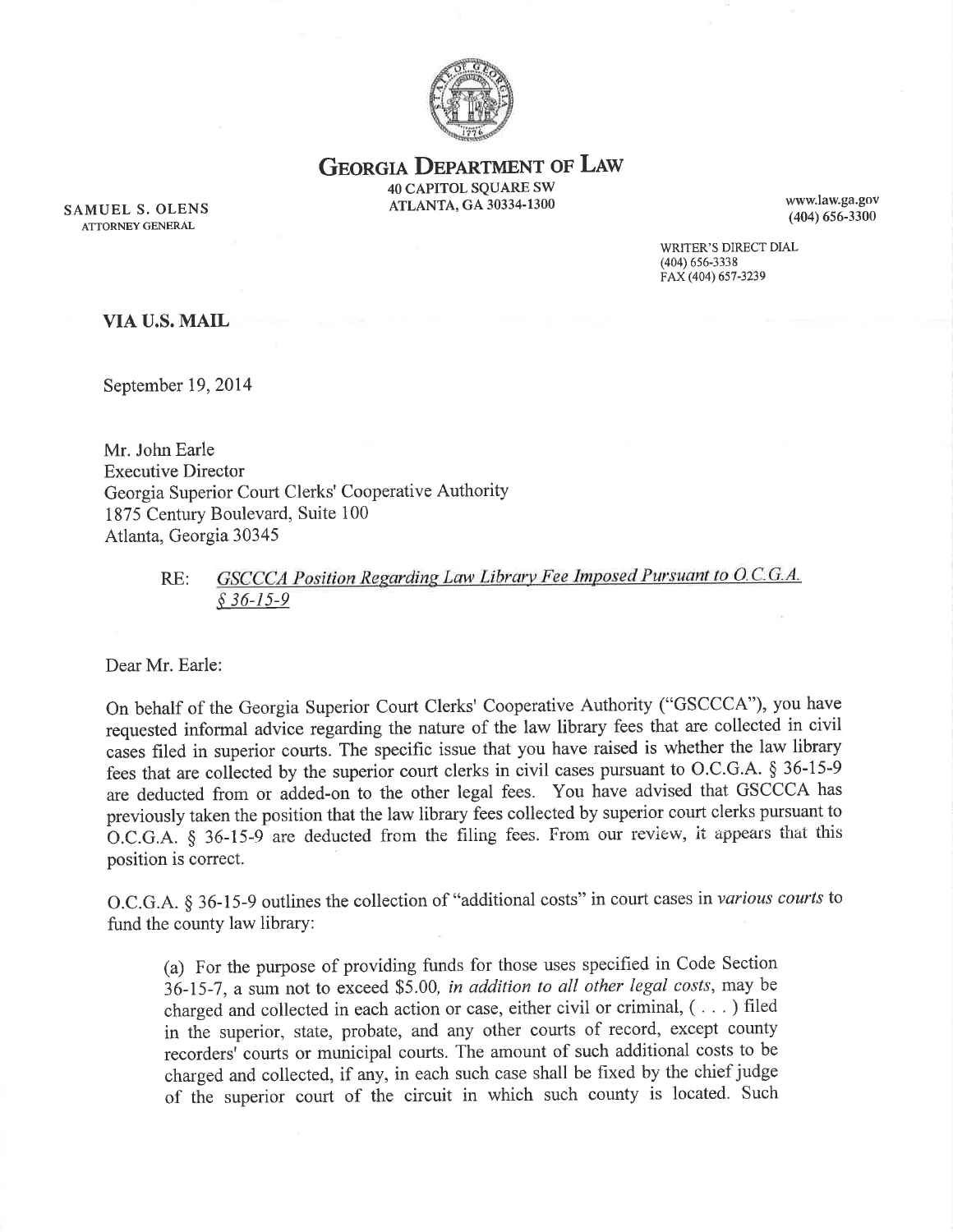Mr. John Earle RE: GSCCA Policy on Law Library Fee September 19,2014 Page 2 of 3

> additional costs shall not be charged and collected unless the chief judge first determines that aneed exists for a law library in the county.

> (Ð The sums provided for in subsection (a) of this Code section for actions, cases, or proceedings civil in nature which are filed in the superior courts shall be collected in accordance with the provisions of subsection  $\overrightarrow{b}$  of Code Section 15-6-77

(emphasis added). Furthermore, O.C.G.A. 5 15-6-77 outlines the charge and collection of all fees by superior court clerks, including the fees for the county law library:

(a) The clerks of the superior courts of this state shall be entitled to charge and collect the sums enumerated in this Code section.

(b) All sums as provided for in this Code section shall be *inclusive of* the sums that the clerks of the superior courts may be required to collect pursuant to Code Section 36-15-9 and Code Section 15-6-77.4. The sums provided in this Code section are exclusive of costs for service of process or other additional sums as may be provided by law

(emphasis added).

O.C.G.A. \$ 36-15-9(a) broadly describes the types of cases and the specific courts where a law library fee, "in addition to all other legal costs", may be charged and collected. Namely, a law library fee may be collected in civil and criminal cases in superior, state, and probate courts and in any other courts of record, except county recorders' courts or municipal courts. On its face, the phrase "in addition to all other legal costs" means that such library fees should be collected on top of all other legal fees; i.e., they are add-on fees. However, subsection (f) of the same code section creates an exception for civil cases filed in superior courts, where law library fees must be collected in accordance with O.C.G.A. \$ 15-6-77(b). In turn, O.C.G.A. \$ 15-6-77(b) indicates that law library fees are to be deducted in that they are included as part of all the fees that superior court clerks may collect under O.C.G.A. § 15-6-77. Simply put, with the exception of superior court civil cases, law library fees collected pursuant to O.C.G.A. \$ 36-15-9 are always added to the fees imposed.

We arrived at same conclusion using basic principles of statutory construction. In Ryan v. Commissioners of Chatham County, 203 Ga. 730, 731-733 (1948), the Georgia Supreme Court stated that "all statutes relating to the same subject matter, briefly called statutes "in pari materia", are construed together, and harmonized wherever possible, so as to ascertain the legislative